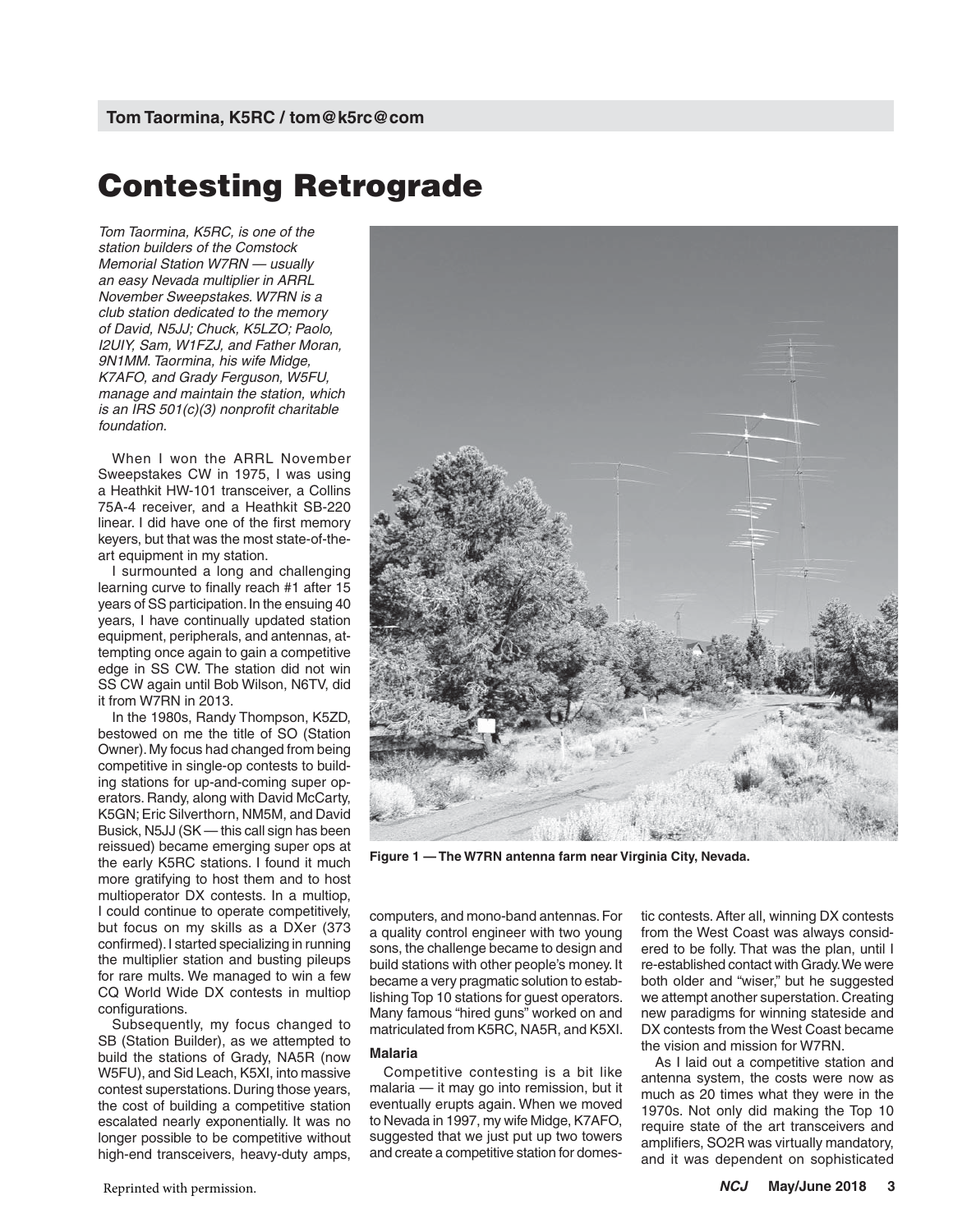

**Figure 2 — An aerial view of W7RN.**

logging programs, radio/amplifier/antenna switching, and features available with prefills, packet spots, and the Reverse Beacon Network (RBN).

Then there are the choices of antennas, switching, and rotators. These are under continual evolution. We have always shared our experiences and suggestions on station antenna configurations. We also mine as much data as possible from other successful contesters. The evolution of hardware and software continually prompts operator meetings to brainstorm where we might harvest the "next 3 dB" of station improvement. Unfortunately, we are now down to cost/benefit tradeoffs for 1 dB and improving station efficiency at the microsecond level.

## **The Evolution**

In the 1960s, Chuck, K5LZO, and I devised an "octopus" lockout system, so that we could do multiop SS with two stations, but ARRL changed the rules to prohibit the use of such devices as an unfair advantage. Today, N6TV has incorporated a three-radio, positive lockout system at W7RN that, through software and hardware, guarantees only one signal on the air at a time. Contesting ethics also have

evolved over the years. We are adding such features as fail-safe operating systems and sophisticated log checking that detects compliance with the entry category. Running more than the legal power limit (aka QROO) has become very rare.

### **The Retrograde Thing**

Now in my 73rd year and my 59th on the air, I find that creating and maintaining a competitive contest station has become a continual improvement process that parallels my consulting work with companies that want to be best in class. That process is always very expensive initially, very outcome based, and absolutely requires maintaining the drive and the talent to skillfully keep the edge.

Competitive single-op efforts have grown beyond my skill sets, and computer-run stations beyond my comprehension; I find it much more rewarding to share my skills and experiences with others to help them find their niche of excellence, both in radio and in life.

To paraphrase a well-known vow, my current philosophy is to excel at what I *can* do, not to attempt tasks I cannot do, and to have the wisdom to know the difference. I have not lost the drive for excellence, but

now I satisfy it by collaborating with others who are younger and more tech savvy.

### **A Will and a Way**

N6TV and WX5S have been responsible for helping to hone the W7RN station efficiently in stateside contests. They both are regularly in the Top 10 of SS. WK6I joined the team and helped turn RTTY into the fastest-growing contesting mode. WK6I has enabled us to achieve the founding vision of winning international (RTTY) DX contests from Nevada a reality.

Together, we have created the SO6V RTTY station. It employs three Elecraft K3s — each with sub-receivers, three computers, three mice, three keyboards and 12 decoders running on the computers. Three ultra-reliable Acom 2000A amps make instantaneous keyboard band switching truly seamless. Adding a HamPlus  $6 \times 8$ switch allows any radio to access any bank of antennas. The Green Heron hardware and software make the selection of any antenna a matter of pushing a button on the touch screen of the antenna computer; there is also touch-screen access to any of the seven rotators.

We made W7RN an IRS 501(c)(3) club station. While W5FU endowed the bulk of